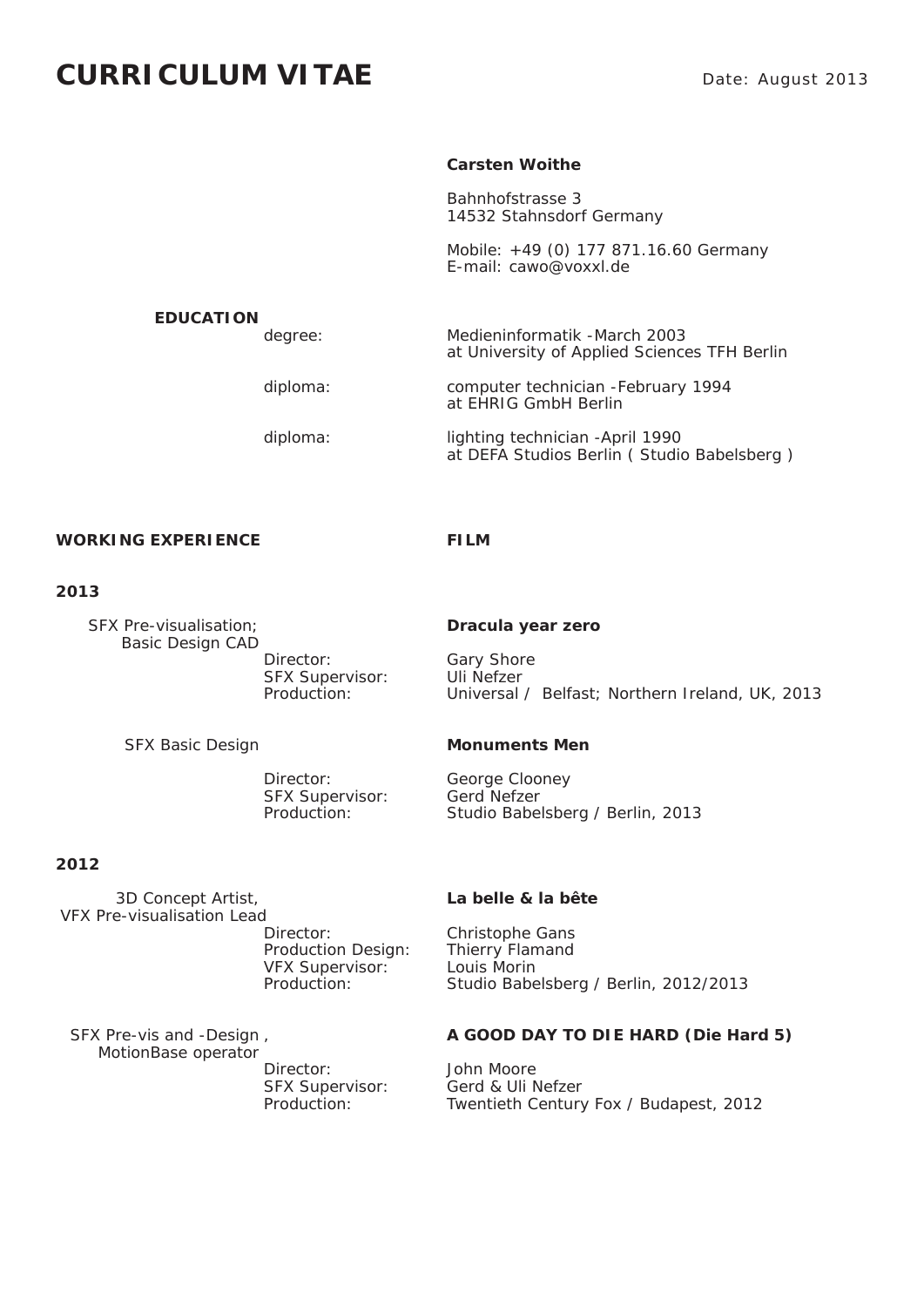VFX Pre-vis Lead , **Cloud Atlas** MotionBase operator

 VFX Supervisor: Dan Glass SFX Supervisor: Uli Nefzer

**Pre-visualisation Les turfistes** TURF HORSE CHASE

 Director: Fabien Onteniente horseChase Director: Roberto de Angeles

 VFX Pre-visualisation , **Witch Hunters** 2nd Unit stby Art Director Director: Tommy Wirkola Production Design: Stephen Scott VFX Supervisor: Jon Farhat

# **2010**

2nd Unit stby Art Director

SFX Pre-visualisation **Largo Winch II** 

Director:<br>SFX Supervisor: Uli Nefzer SFX Supervisor:

VFX Pre-visualisation **Unknown Identity** 

VFX Supervisor: Adam Howard

### **2009**

 Director: Harald Sicheritz Production Design: Christoph Kanter

 VFX Pre-visualisation, **POLL** Set Design

 Director: Chris Kraus Production Design: Silke Buhr

### **2008**

 VFX Pre-visualisation, **Ninja Assassin** Digital Set Design

Directors: Tom Tykwer; Lana & Andy Wachowski Production: X-Filme / Studio Babelsberg / Berlin, 2011

Production: CHEZ WAM / Paris & Berlin, 2011

Production: Paramount Pictures / Berlin, 2011

### 3D Digital SetDesign, **The Three Musketeers**

Director: Paul W.S. Anderson Production Design: Paul D. Austerberry Art Dept. Supervisor: David Scheunemann Production: Constantin Film / Berlin, 2010

Production: PAN EUROPEENNE / Belgium, 2010

 Director: Jaume Collet-Serra Production: Dark Castle Entertainment / Berlin, 2010

### Art Director **Lilly the witch - "Hexe Lilli"**

Production: blue eyes / Berlin, 2009

Producer: Alexandra and Meike Kordes Production: Kordes Film GmbH & CO. KG / Berlin, 2009

Director: James McTeigue<br>VFX Supervisor: Chas Jarrett VFX Supervisor: Supervising Art Director: Sebastian T. Krawinkel Producer: Joel Silver, Larry and Andy Wachowski<br>Production: Warner Bros. Pictures / Berlin. 2008 Warner Bros. Pictures / Berlin, 2008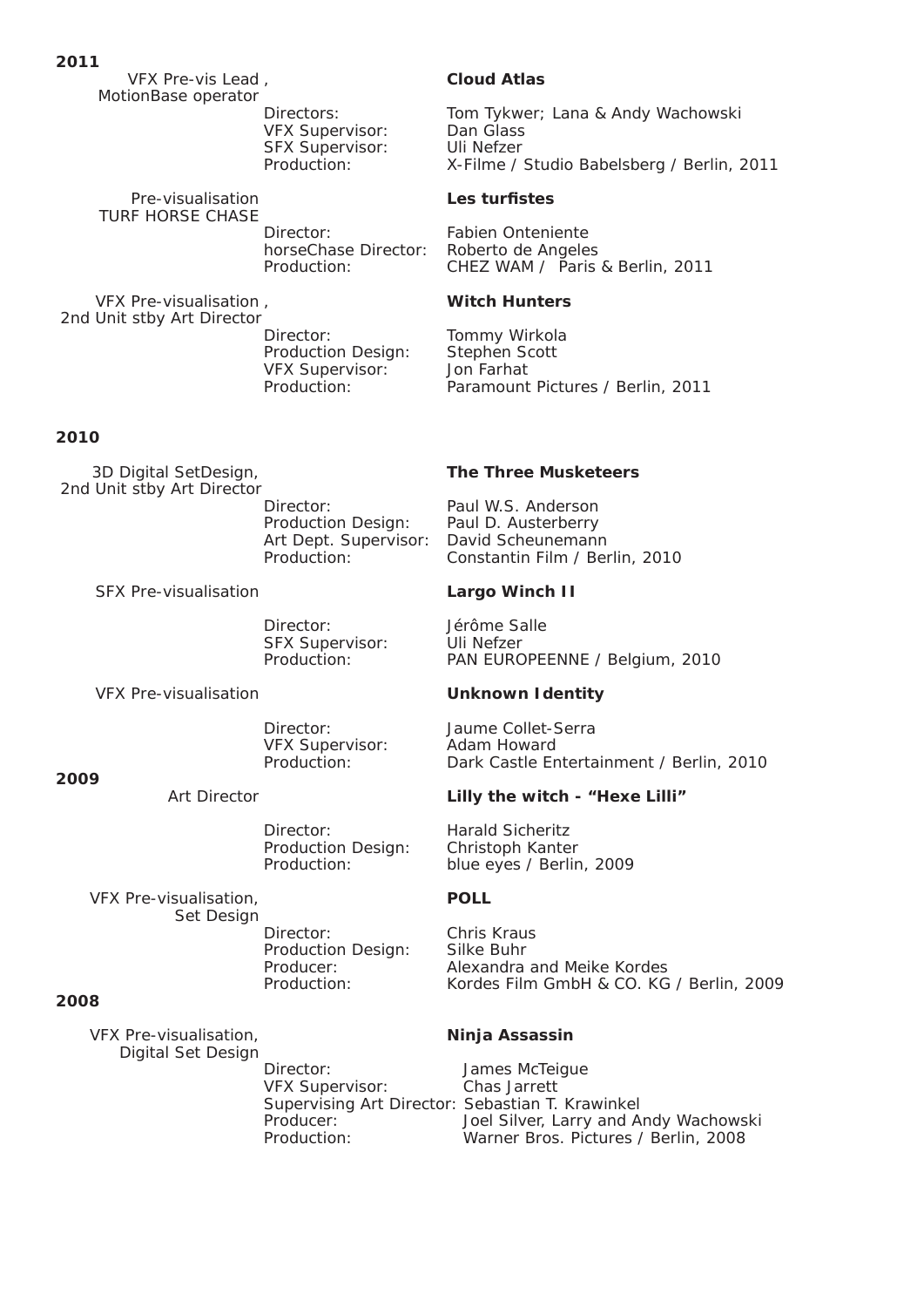### **2007**

 Digital Set Design, **Speed Racer** SFX Pre-visualisation, VFX Pre-visualisation

 Production Design: Owen Paterson SFX Supervisor: Ulli Nefzer

# **2006**

Animation and Modelling

 Pre-viz Supervisor: Dietrich Hasse Animation Supervisor: Peter Kabolt

 VFX Pre-visualisation, **The Nativity Story** Digital Set Design

VFX Supervisor: Theresa Rygiel

# **2005**

VFX Creature Animator **Oliver Twist**

Director: Roman Polanski

VFX Concept, Animation **Crusade in Jeans**

 Director: Ben Sombogaart Production Design: Hubert Pouille

# **2004**

 VFX Pre-visualisation, **Aeon Flux** Concept 3D Director: Karyn Kusama Production Design: Andrew McAlpine VFX Producer: Ellen Somers

Director: Jo Carnahan

VFX Animation **Tsunami**

# **2003**

Modelling, Animation **Action Man 2004** 

 Directors: Larry and Andy Wachowski VFX Supervisor: Dan Glass and John Gaeta Production: Warner Bros. Pictures / Berlin, 2007

# Pre-viz, SyFlex, **Lissi and the Wild Emperor**

Director: **BULLY / Michael Herbig** Production: CA Scanline / Munich, 2005/2006

Director: Catherine Hardwicke Production: New Line Cinema / Matera (Italy), 2006

 VFX Supervisor: Florian Gellinger Production: Columbia Tristar / TVT Postproduction / Berlin, 2005

cinematography: Reinier van Brummelen<br>Production: Fintuit Pictures / Berlin Intuit Pictures / Berlin, 2005

Production: Paramount Pictures / Berlin, 2004-2005

# SFX Pre-visualisation **Mission Impossible III**

 SFX Supervisor: Neil Corbould and Uli Nefzer Production: Paramount Pictures / Berlin, 2004

 Director: Manfred Büttner Art Director: Robert Pinnow Production: TVT.Postproduction Berlin / Berlin, 2004

Director: Kent Shively Producer: Lee Hill, Steven Burch Production: ARCANA Film Ltd. London